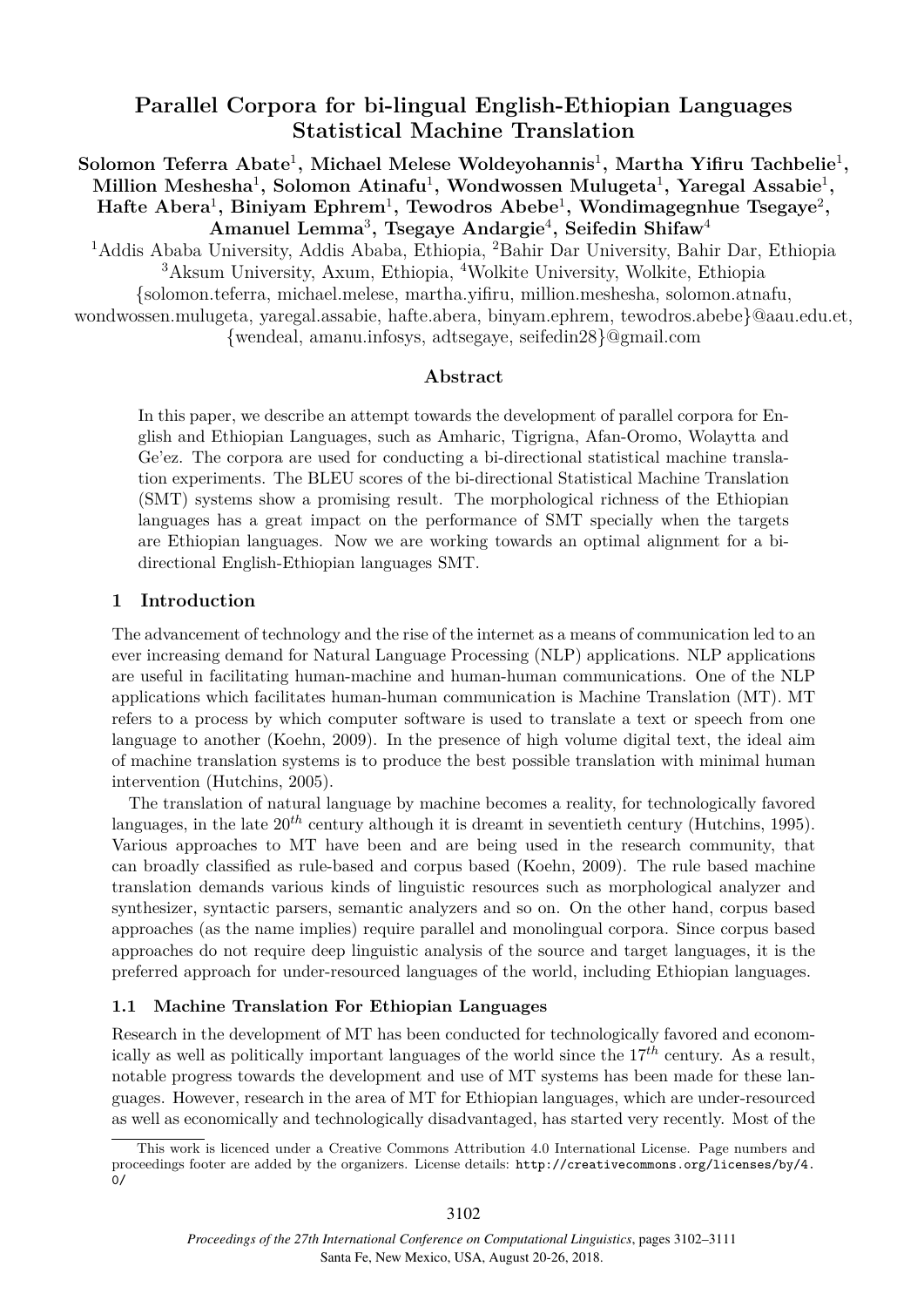researches on MT for Ethiopian languages are conducted by graduate students (Tariku, 2004; Sisay, 2009; Eleni, 2013; Jabesa, 2013; Akubazgi, 2017), including two PhD works: one that tried to integrate Amharic into a unification based machine translation system (Sisay, 2004) and the other that investigated English-Amharic Statistical Machine Translation (Mulu, 2017). Beside these, Michael and Million (2017) attempted a bi-directional Amharic-Tigrigna SMT experiement using word and morpheme as translation units.

Due to unavailability of linguistic resources and since the most widely used MT approach is statistical, most of these researches have been conducted using SMT, which requires large bilingual and monolingual corpora. However, as there were no such corpora for SMT experiments, the researchers had to prepare small size corpora. This in turn, affects the results that they obtain.

In addition, since there is no standard corpora for conducting replicable and consistent experiment for performance evaluation, it is difficult to know the progress made in the area for local languages. Moreover, since the researchers spend their time on corpora preparation, they usually have limited time for experimentation, exploration and development of MT systems.

#### **1.2 Motivation of this paper**

African languages, which contribute around 30% (2139) of the world languages, highly suffer from lack of sufficient language resources (Simons and Fennig, 2017). This is true for Ethiopian languages as well. On the other hand, Ethiopia being multilingual and multiethnic country, its constitution decrees that each citizen has the right to speak, write and develop in his/her own language. However, a lot of written documents, brochures, text books, magazines, advertisements and other information in the web are being produced in technological favored and economically important languages such as English.

In order to enable Ethiopians to use the documents and information produced in technologically favored languages, the documents need to be translated. Since manual translation is expensive, a promising alternative is the use of machine translation, particularly SMT as Ethiopian languages suffer from lack of basic linguistic resources such as morphological analyzer, syntactic analyzer, morphological synthesizer, etc. The major and basic resource required for SMT is parallel corpora, which are not available for Ethiopian languages. The collection and preparation of parallel corpora for Ethiopian languages is, therefore, an important endeavor to facilitate future MT research and development. Corpus acquisition for SMT is actually one of the recommendations of Saba and Sisay (2006).

We have, therefore, collected and prepared parallel corpora for English and Ethiopian Languages that fall under the Semitic, Cushitic and Omotic language families. We have considered Amharic, Tigrigna and Ge'ez from the Semitic, Afan-Oromo from the Cushitic and Wolaytta from Omotic language families. This paper, therefore, describes an attempt that we have made to collect and prepare English-Ethiopian languages parallel corpora and the SMT experiments conducted using the corpora.

## **2 Nature of the language pairs**

The language pairs in the corpora belong to Semitic (Ge'ez, Amharic and Tigrigna), Cushitic (Afan-Oromo) and Omotic (Wolaytta) language families. Except Ge'ez, these languages have native speakers. Presently, Ge'ez does not have native speakers. Ge'ez functions as a liturgical language of Ethiopian Orthodox Church. It is thought as a second language in traditional schools of churches and given as a course in different Universities. There is a rich body of literature in Ge'ez. It is not only literature but also philosophical, medical and astrological documents were written in Ge'ez. Because of this, there is a big initiative in translating those documents written in Ge'ez. On the other hand, Amharic is spoken by more than 27 million people which makes it the second most spoken Semitic language. Tigrigna is spoken by 9 million people. Afan-Oromo and Wolaytta are spoken by more than 34 million and 2 million speakers, respectively (Simons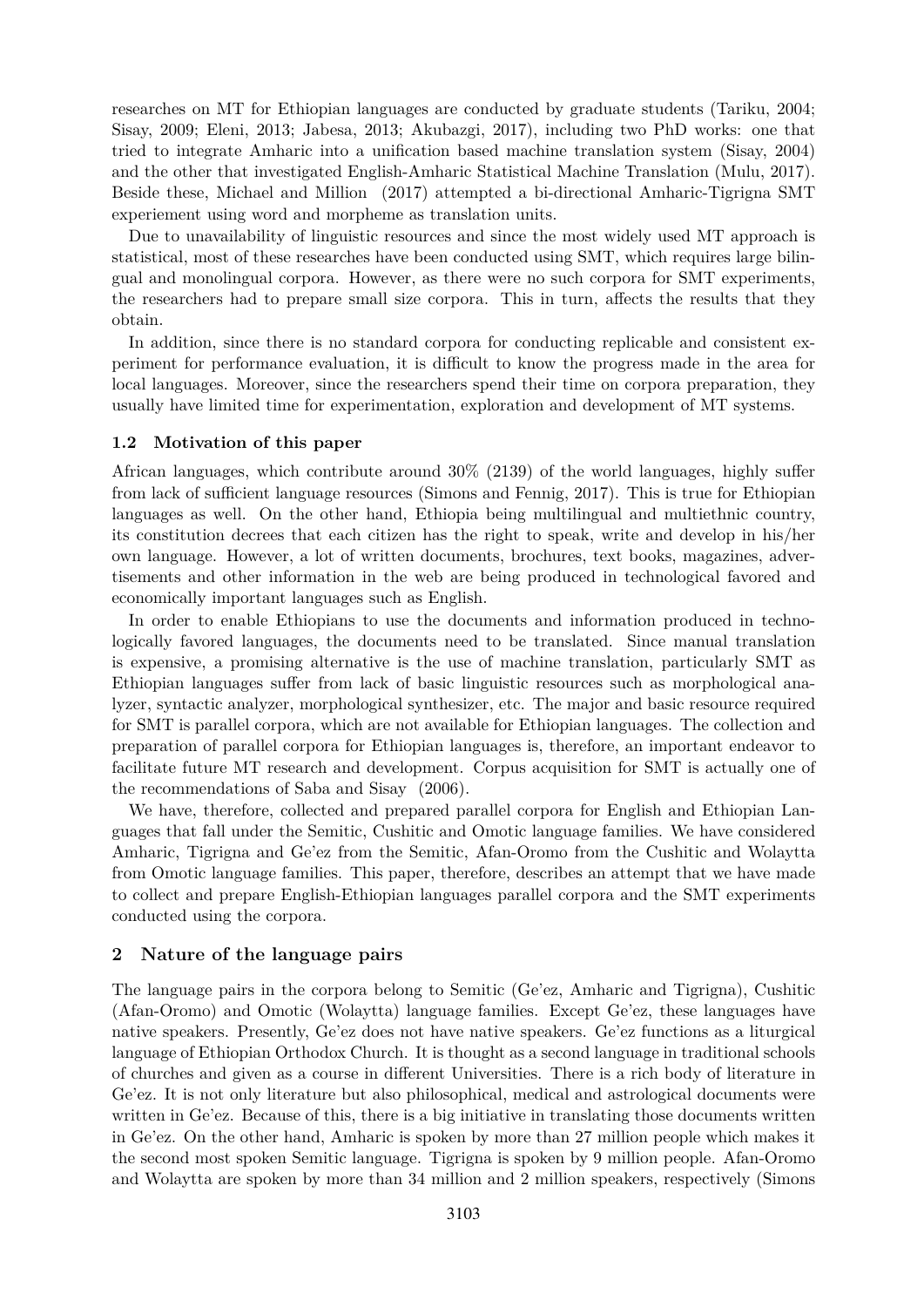and Fennig, 2017).

The writing systems of these language pairs are Ge'ez or Ethiopic script and Latin alphabet. Ge'ez, Amharic and Tigrigna are written in Ge'ez script whereas both Afan-Oromo and Wolaytta are written in Latin alphabet. It is believed that the earliest known writing in the Ge'ez script dated back to the  $5<sup>th</sup>$  century BC. The writing system is syllabry where each character represents a consonant and vowel. The basic features of the writing system is that each character gets its basic shape from the consonant of the syllable, and the vowel is represented through a systematic modifications of these basic shapes. The script is used to write other languages like Amharic, Tigrigna, Argoba, etc.

The Ethiopian languages considered in the project have got different functions in the country. Amharic for instance is the working language of the Federal Government of Ethiopia. It also serves as regional working language of some other regional states. It facilitates interregional communication as well. Tigrigna and Afan-Oromo are working language in Tigray and Oromiya regional administrations, respectively. Some of the governmental websites are available in Amharic, Tigrigna and Afan-Oromo. Apart from this, they serve as medium of instructions in primary and secondary schools. These languages are available in electronic media like news, blogs and social media except Ge'ez. Currently, Google offers a searching capability using Amharic, Tigrigna and Afan-Oromo. Further, Google also included Amharic in its translation service recently.

### **2.1 Morphological features**

As in other Semitic language morphology, Ge'ez (Dillman, 1907), Amharic (Leslau, 2000; Teferra and Hudson, 2007) and Tigrigna (Mason, 1996; Yohannes, 2002), make use of the root and pattern system. In these languages, a root (which is called a radical) is set of consonants which bears the basic meaning of the lexical item whereas a pattern is composed of a set of vowels inserted between the consonants of the root. These vowel patters together with affixes results in derived words. Such derivational process makes these language to be morphologically complex languages.

In addition to the morphological information, some syntactic information are also expressed at word level. Furthermore, an orthographic word may attach some syntactic words like prepositions, conjunctions, negation, etc. which make word forms to be very varied (Gasser, 2010; Gasser, 2011). In these languages, nominals are inflected for number, gender, definiteness and case whereas verbs are inflected for person, number, gender, tense, aspect, and mood.

As we may observe in the Semitic languages, nominals are inflected for number, gender, case and definiteness and verbs are inflected for person, number, gender, tense, aspect and mood (Griefenow-Mewis, 1995). Essentially, unlike the Semitic languages which allow prefixing, Afan-Oromo allows suffixing. Most functional words like pospositions are also suffixed. However, there are some prepositions written as a separate word.

Wolaytta like Afan-Oromo is a suffixing language in which words can be generated from root words recursively by adding suffixes only. Wolaytta nouns are inflected for number, gender and case whereas verbs are inflected for person, number, gender, aspect and mood (Wakasa, 2008).

#### **2.2 Syntactic Features**

Ethiopian languages that are under our consideration follow Subject-Object-Verb (SOV) wordorder except Ge'ez which allows the verb to come first. In Ge'ez, the basic word-order is Verb-Subject-Object (VSO). On the contrary, English language uses Subject-Verb-Object (SVO) word-order.

## **3 Challenges of SMT**

Statistical machine translation is greatly affected by the linguistic features of the target languages. The challenges ranges from the writing system to that of word ordering and morphological complexity.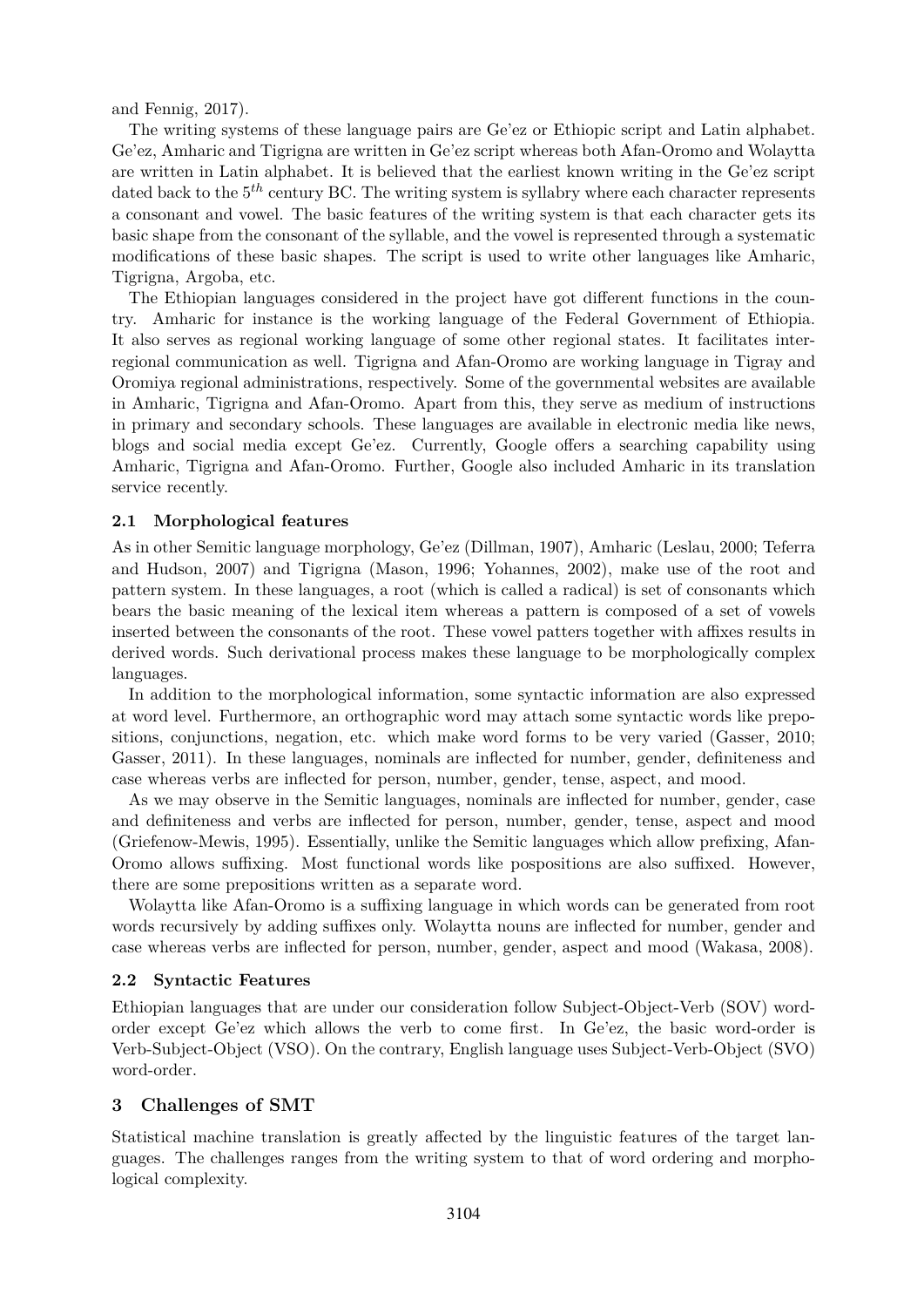### **3.1 Writing System**

Semitic language writing system are represented by a consonant vowel (CV) sequence and the basic shape of each character is determined by the consonant, which is modified for the vowel. These language script has inherited its writing system from Ge'ez  $(\partial \lambda \mathbf{u})$  /gə'əzə/ using a grapheme based writing system called fidel /fidälə/ which is written and read from left to right being the classical and ecclesiastical language of Ethiopia. Unlike the Semitic languages, The Cushitic (Afan-Oromo) and Omotic (Wolaytta) languages use a latin based writing system.

## **3.2 Word Ordering**

Semitic languages like Amharic, Tigrigna and Ge'ez are morphologically rich where words are required to be further segmented or a single word from these languages would be aligned with as big as handful of words in languages like English. The languages under consideration have different word order. With this respect, Amharic, Afan-Oromo, Tigrigna and Wolaytta have SOV, Ge'ez has VSO and English has SVO topology. The different word orders used in these languages is major challenge for Multilingual machine translation system.

Another challenge is the existence of flexibility in word order. For instance, even though Afan-Oromo follows SOV word order format, nouns can be changed based on their role in a sentence which makes the word order to be flexible. Although the major word order of Ge'ez is VSO, it also follows free word order. Such flexibilities will pose another challenge for translation from source to Afan-Oromo and Ge'ez languages.

### **3.3 Morphological Complexity**

While word alignment could be done automatically or with supervision, morphological agreement between words in the source and target are crucial. For instance, Amharic and Ge'ez have subject agreement, object agreement and genitive (possessive) agreement. Each of which are expressed as bound morphemes which should be aligned or translated as independent words in English. In Amharic, for the word  $7.8A$  /you killed/ the English subject "you" is represented by the suffix " $+n$ " while the same subject is represented as " $+n$ " in the Ge'ez ( $\Phi$  $\tau$ Ah /you killed/). Likewise, the definite marker for Amharic and English are quite different in their representation. While it is a bound morpheme in Amharic, it is a word (free morpheme) in English. Most of the local languages under consideration falls into this group.

## **4 Parallel Corpus preparation**

The development of machine translation more often uses statistical approach because it requires very limited computational linguistic resources compared to the rule-based approach. Nevertheless, the statistical approach relies to a great extent on parallel corpora of the source and target languages.

The research team has applied different techniques to collect parallel corpora for the selected Ethiopian languages paired with English. The collected data fall under the religious, historical and legal domains.

The religious domain include Holy Bible and different documents written in spiritual theme and collected from Jehovah's Witnesses  $(JW^1)$ , Ethiopicbible<sup>2</sup>, Ebible<sup>3</sup> and Ge'ez experience<sup>4</sup> which are freely available websites.

The historical domain is from one source which is the handbook of Africa ("African Almanac"). The source is griped from admase ethiopia github<sup>5</sup>.

The legal domain includes documents collected from Ethiopian constitution, Proclamation and Regulation documents which are available for different period of time and languages (Amharic,

<sup>1</sup> available at https://www.jw.org

 $^{2}$ available at <code>https://www.ethiopicbible.com</code>

 $^3$ available at  ${\tt http://ebible.org}$ 

<sup>4</sup> available at https://www.geezexperience.com

 $5$ Corpus available at https://github.com/admasethiopia/parallel-text/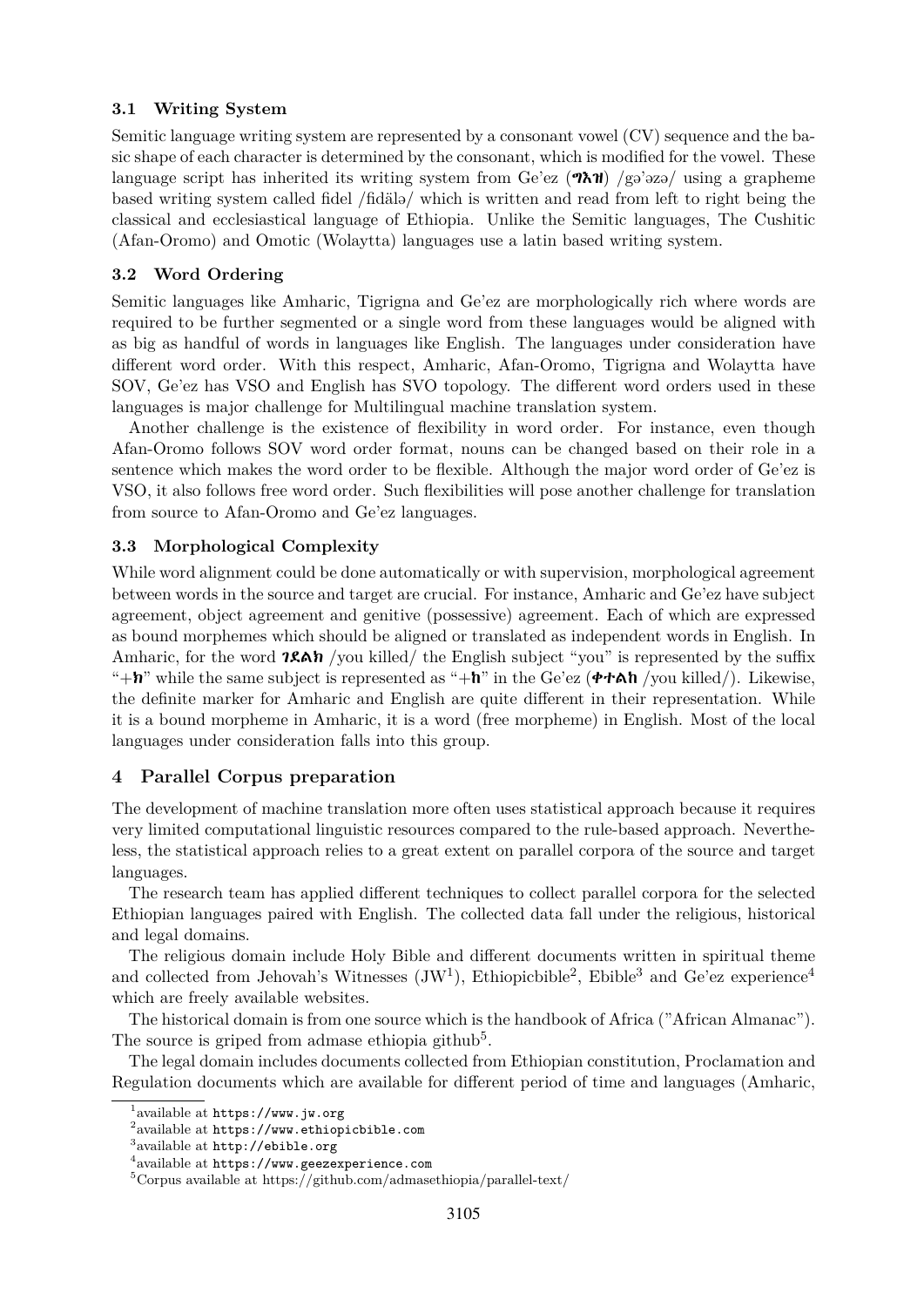Tigrigna and Afan-Oromo aligned with English). The documents are taken from Ethiopian legal brief website.

Legal and historical domain data collected from sources specified above are available in text and pdf format. For the sources in pdf, a pdf miner tool is used for extracting texts.The contents in the pdf files are stored in multiple columns with a language per column. By using a Unicode range of characters, the contents in each column were extracted without distorting the sentence sequence. For the corpus in the religious domain, a simple web crawler was used to extract parallel text from targeted websites.

Python libraries such as requests and BeautifulSoup were used to analyze the structure of the website, extract texts and combine to a single text file. To collect the bible data, we have generated the structure of the URL so that it shows the book names, chapters and verse numbers of Bible in each language.

For the daily text which is published at Jehovah Witnesses (JW), we tried to use the date information to generate URL for each language. The page was requested to extract the data we are interested in. Finally, we organized and merged the data to a single UTF-8 text files for each language.

We could have all these domains only for a language pair Amharic-English. The Tigrigna-English and Afan Oromo-English corpora are in legal and religious (both bible and other religious collections) domains. The Wolaytta-English and Ge'ez-English language pairs are from the religious domain only. However, the Ge'ez-English corpius is only from Bible while the Wolaytta-English consists of Bible and other religious collections.

#### **4.1 Preprocessing**

Data preprocessing is an important and basic step in preparing bilingual and multilingual parallel corpora. Since the collected parallel data have different formats and characteristics, it is very difficult and time-consuming to prepare manually. To produce parallel corpus there is a need to analyze the structure of collected raw data by applying different techniques.

During preprocessing the following tasks have been performed: character normalization, sentence tokenization and alignment.

#### **4.1.1 Character Normalization**

There are characters in Amharic that have similar roles and are redundant. Characters  $\bf{U}, \bf{A}$  and  $\gamma$ ;  $\nu$  and  $\alpha$ ;  $\lambda$  and  $\alpha$  as well as **8** and  $\theta$  are variants along with their orders. These characters are used interchangeably. To avoid words with the same meaning from being taken as distinct words due to these character variants, we have replaced a set of characters with similar function into a single most frequently used character.

As a result of normalizing character variants in Amharic text , reduction in the number of word types (vocabulary) has been obtained. Table 1 presents the vocabulary reduction of training, development and testing dataset. As can be seen from the table, the vocabulary size reduced by 15.78 % for training, 10.53% for development and 11.95% for testing from a total of 40,726 sentence (132,723 Token of 628,474 type).

|                |                        | <b>Word Normalization</b> | Percentage |
|----------------|------------------------|---------------------------|------------|
|                | <b>Before</b><br>After |                           | reduction  |
| Training       | 98,784                 | 83,196                    | 15.78 %    |
| development    | 23,701                 | 21,207                    | 10.53%     |
| <b>Testing</b> | 24,142                 | 21,258                    | 11.95%     |

**Table 1:** Amharic text corpus before and after character normalization.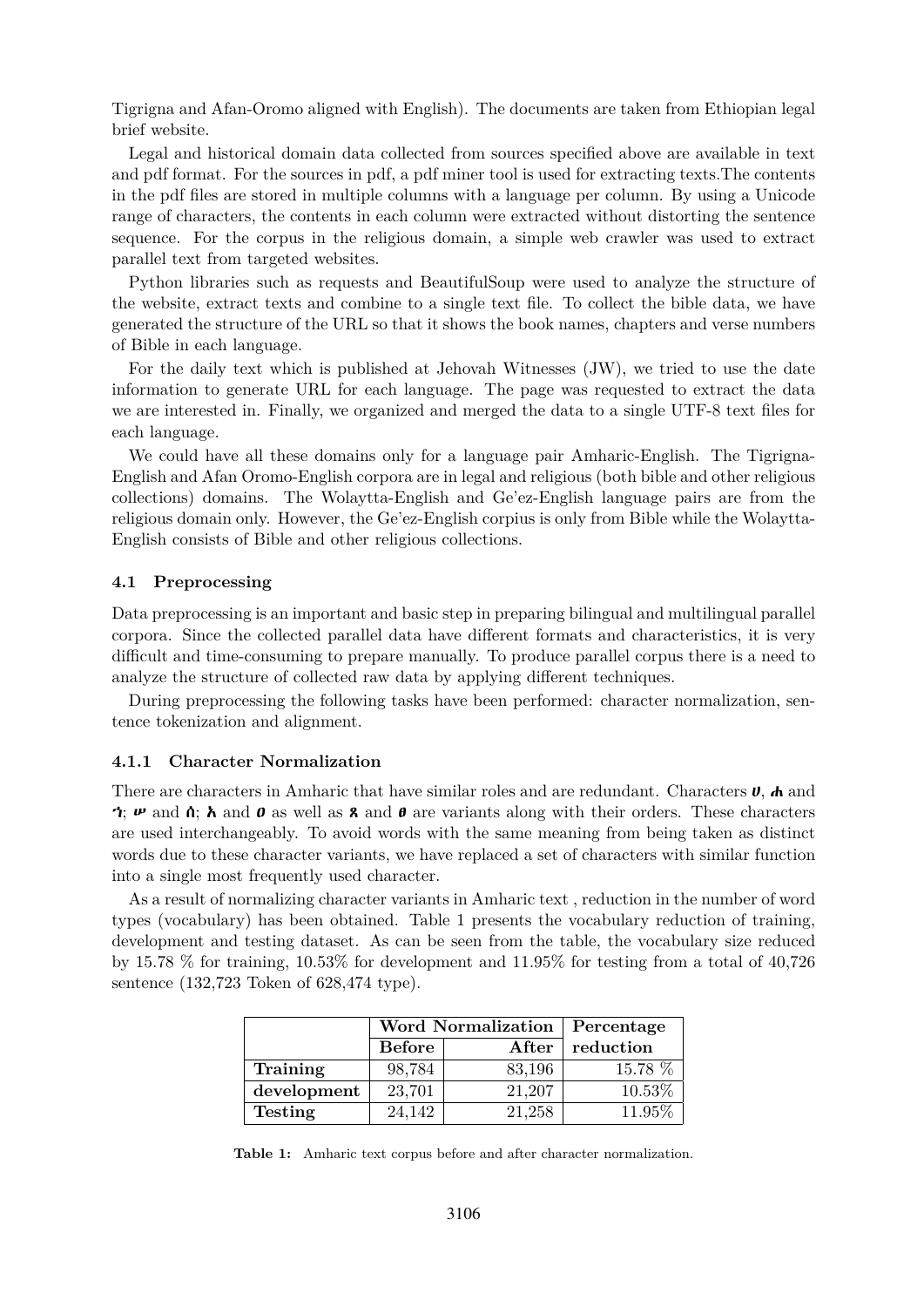#### **4.1.2 Sentence Tokenization and Alignment**

Lines that contain multiple sentences in both source and target languages are tokenized. The team have set two criteria to check whether the aligned sentences are correct or not. The first criterion is counting and matching the number of sentences in the source and target languages. The second criterion is mapping the sentence end marker in source and destination languages. For example, after sentence tokenization is applied the number of new sentences and sentence end marker of the source is compared with that of the target. If both criteria are fulfilled, the new sentence list is used as a parallel corpus.

For the English–Ge'ez<sup>6</sup> parallel corpus, the source language contain multiple verses in a single line while on the target side, each line contains a single verse. To align the two corresponding language pairs, we tried to merge verses to produce the desired parallel verse. In addition, removing unnecessary links, numbers, symbols and foreign texts in each language has been done.

#### **4.2 Corpus Size and Distribution of tokens and vocabulary**

The corpus has been analyzed to see the relationship between English and each one of the considered Ethiopian languages. As it can be seen from Table 1 to Table 5 and the corresponding Figures (Figure 1 to 5), there is a significant difference between the morphology of English and the Ethiopian languages. Due to this difference, the same number of sentences in these language pairs is tokenized into significantly different number of tokens and vocabularies in all the available domains.

The Figures clearly show that English vocabulary is much lower than vocabulary of all the considered Ethiopian languages. On the contrary, the English token is significantly higher than tokens of the Ethiopian languages. It is clear, therefore, that such differences between the languages in a language pair makes SMT difficult because it aggravates data scarcity and results into a weakly trained translation model. The morphological complexity of the Ethiopian languages also challenges the SMT towards them because it results into a poorly trained language model.

|                       | History | Legal  | Religion     |        |
|-----------------------|---------|--------|--------------|--------|
|                       |         |        | <b>Bible</b> | Blog   |
| English $*$           | 35,325  | 85,526 | 767,989      | 80,505 |
| Amharic <sup>*</sup>  | 29,804  | 63.940 | 472.294      | 62.436 |
| English $**$          | 8,420   | 9,029  | 39,113       | 9.838  |
| Amharic <sup>**</sup> | 10,560  | 12.779 | 93,001       | 16,383 |

|       |          | Legal  | Religion     |        |
|-------|----------|--------|--------------|--------|
|       |          |        | <b>Bible</b> | Blog   |
| Token | English  | 11.597 | 495,780      | 53,999 |
|       | Tigrigna | 15,481 | 767,989      | 66,408 |
| Type  | English  | 2,989  | 81,674       | 13,494 |
|       | Tigrigna | 2.286  | 39.113       | 8,818  |

-Token English  $\frac{1}{2}$ - Token Amhari - Type English Ĕ `ount Bibl Lega





**Table 3:** Distribution of Tigrigna and English text. **Figure 2:** Comparison of Tigrigna-English SMT data

 ${}^{6}$ English-Ge'ez parallel corpus available at https://www.ethiopicbible.com/amharic-bible-books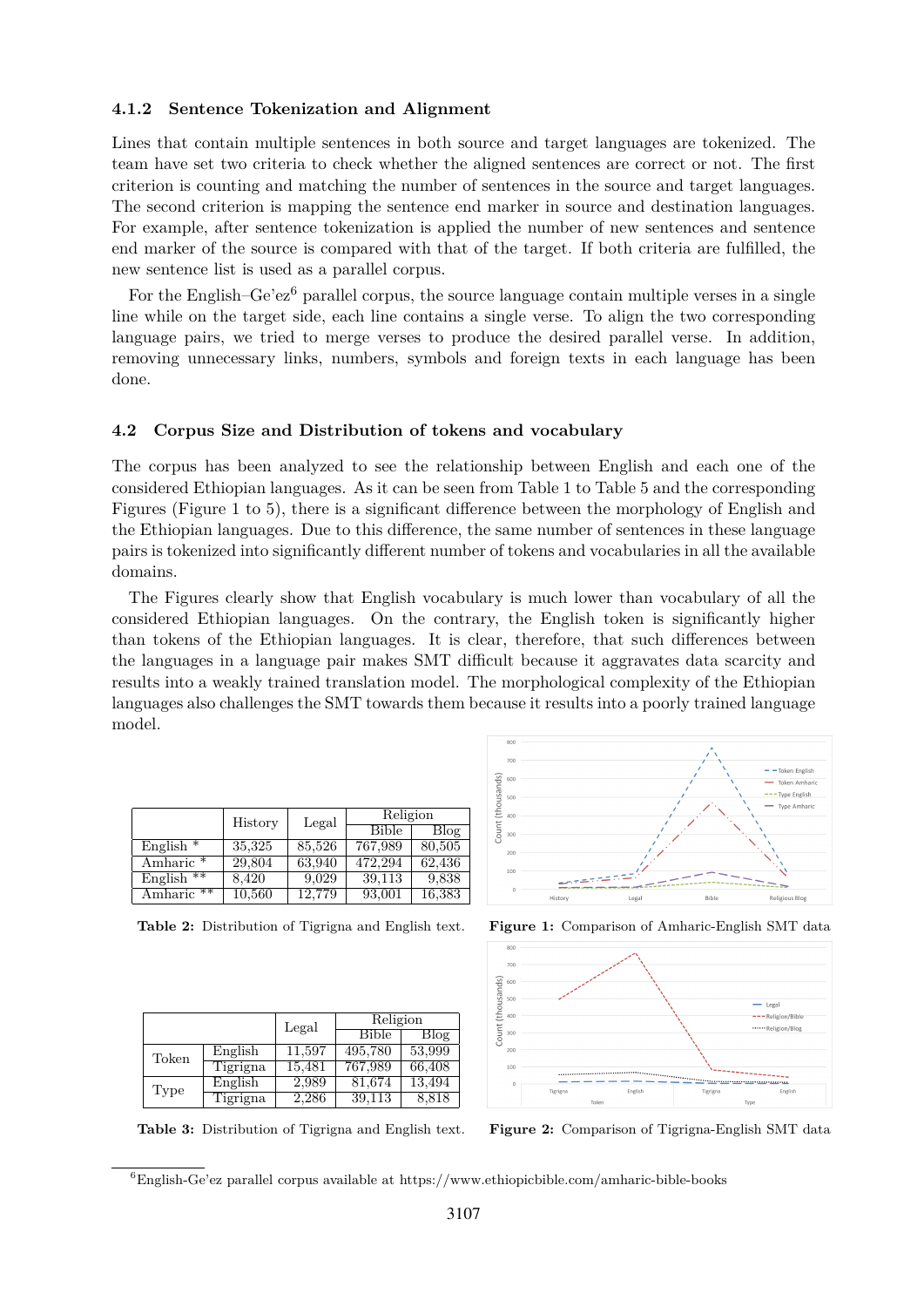|       |            | Legal  | Religion     |        |
|-------|------------|--------|--------------|--------|
|       |            |        | <b>Bible</b> | Blog   |
| Token | English    | 42,390 | 157,346      | 68,299 |
|       | Afan-Oromo | 49,701 | 187,926      | 72,588 |
| Type  | English    | 7,819  | 19,844       | 10.110 |
|       | Afan-Oromo | 7,819  | 13,659       | 9,320  |

**Table 4:** Distribution of Afan-Oromo and English text.

|       |          | Religion     |        |
|-------|----------|--------------|--------|
|       |          | <b>Bible</b> | Blog   |
| Token | English  | 468,122      | 41,041 |
|       | Wolaytta | 700,321      | 59,754 |
| Type  | English  | 59,320       | 10,012 |
|       | Wolaytta | 26,610       | 8.402  |

**Table 5:** Distribution of Wolaytta and English text. **Figure 4:** Comparison of Wolaytta-English SMT data

|       |         | <b>Bible</b> |
|-------|---------|--------------|
| Token | English | 160,662      |
|       | Ge'ez   | 303,546      |
| Type  | English | 33,894       |
|       | Ge'ez   | 15,260       |

**Table 6:** Distribution of Ge'ez and English text. **Figure 5:** Comparison of Ge'ez-English SMT data



**Figure 3:** Comparison of Afan Oromo-English SMT data





## **5 SMT Experiments and results**

In this study, bi-directional SMT systems are developed to check the validity of the collected parallel corpora for English and the four Ethiopian languages.

#### **5.1 Experimental setups**

In the experimental setup, Moses is used along with GIZA++ alignment tool (Och and Ney, 2003) for aligning words and phrases. SRILM toolkit was used to develop language models using semi-automatically prepared corpora from the training and tuning corpora of target languages.

Table 7 shows the sentence length, the number of words, the total number of tokens and the average sentence length found in the corpora for the four Ethiopian languages with respect to English.

To carry out the experiments, each parallel corpus is divided into three partitions; 80% as a training set where a large subset of the whole corpus is used to train the language and translation models, 10% for tuning (useful to adjust the weights of the model combination) and 10% as a tes tset for evaluating the final bi-direction statistical machine translation system of each language pair.

Automatic metrics and subjective evaluation are the two most widely used techniques or methods for MT system evaluation. In this research, BiLingual Evaluation Under Study (BLEU)

3108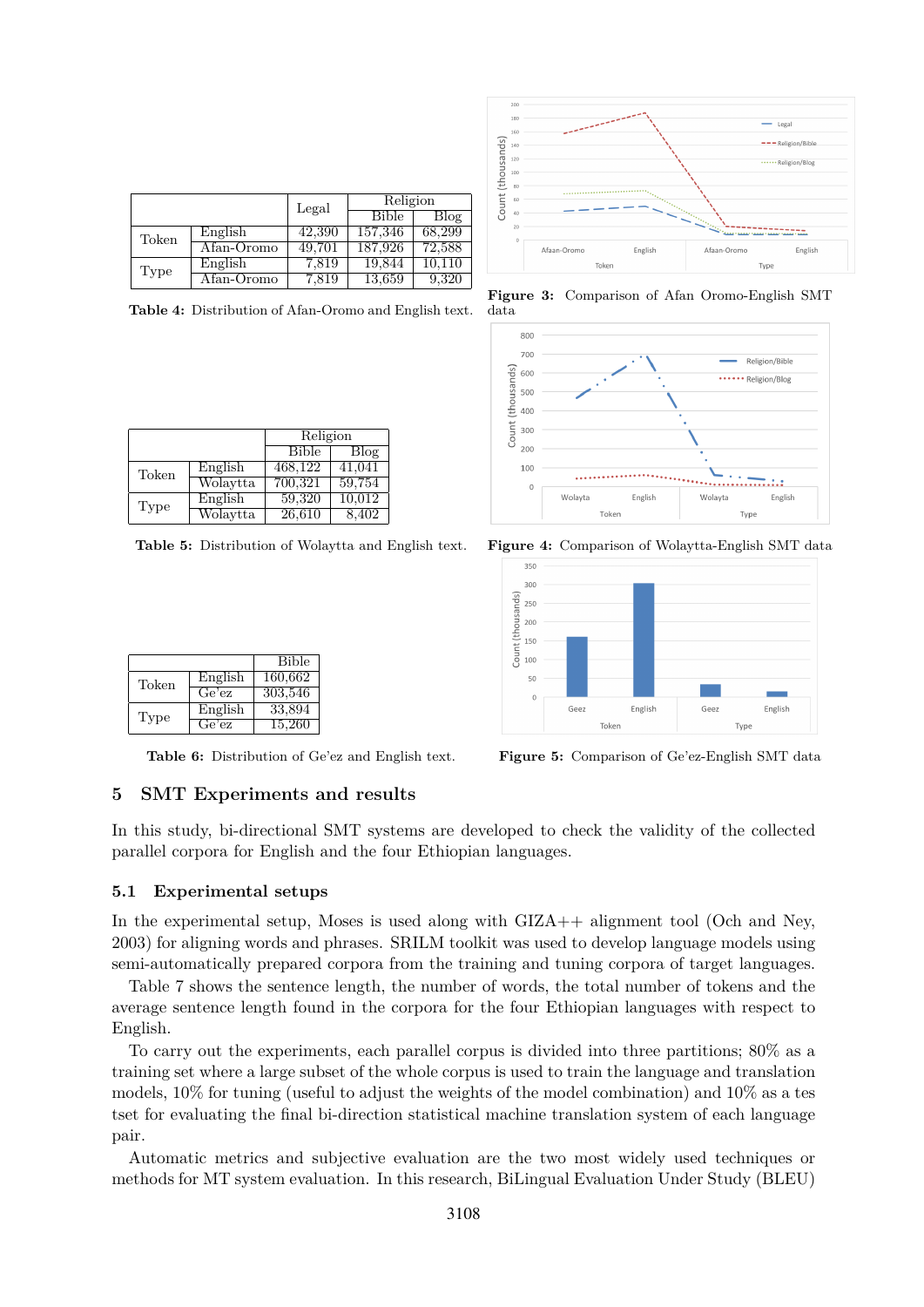|                   |            | <b>Sentence</b> | <b>Token</b> | <b>Type</b> | Average word |
|-------------------|------------|-----------------|--------------|-------------|--------------|
|                   | English    | 40,726          | 66,400       | 969,345     | 23           |
|                   | Amharic    |                 | 132,723      | 628,474     | 15           |
| Pairs<br>Language | English    | 35,378          | 50,217       | 849,878     | 19           |
|                   | Tigrigna   |                 | 98,157       | 561,376     | 14           |
|                   | English    | 14,706          | 29,076       | 264,790     | 20           |
|                   | Afan-Oromo |                 | 37,773       | 268,035     | 17           |
|                   | English    | 30,232          | 35,012       | 760,075     | 21           |
|                   | Wolaytta   |                 | 69,332       | 509,163     | 14           |
|                   | English    | 11,663          | 15,260       | 303,546     | 26           |
|                   | Ge'ez      |                 | 33,894       | 160,662     | 13           |

**Table 7:** Sentence and word distribution of Ethiopian languages and English text.

is used for automatic scoring. Table 8 presents the experimantal results of bi-directional English-Ethiopian languages SMT.

| Language pair      | <b>BLEU</b> | Language pair      | BLEU  |
|--------------------|-------------|--------------------|-------|
| English-Amharic    | 13.31       | Amharic-English    | 22.68 |
| English-Tigrigna   | 17.89       | Tigrigna-English   | 27.53 |
| English-Afan Oromo | 14.68       | Afan Oromo-English | 18.88 |
| English-Wolaytta   | 10.49       | Wolaytta-English   | 17.39 |
| English-Ge'ez      | 6.76        | $Ge'ez$ -English   | 18.01 |

**Table 8:** Experimental results of bi-directional English-Ethiopian languages SMT

As shown in Table 8, the English-Amharic translation shows a BLEU score of 13.31 while the Amharic-English has a 22.68. Similarly, the English-Tigrigna and Tigrigna-English have BLEU scores of 17.89 and 27.53, respectively. Likewise, English-Afaan Oromo has a 14.68 BLEU and Afan Oromo-English has 18.88 BLEU score. In a similar way, the English-Wolaytta translation has BLEU of 10.49 while Wolaytta-English has 17.39. Finally, The English-Ge'ez and Ge'ez-English translation has BLEU score of 6.67 and 18.01, respectively.

Figure 6 presents summary of BLEU score registered for bi-directional English-Ethiopian languages using statistical approach.



**Figure 6:** Comparison of Bi-directional English to Ethiopian language translation results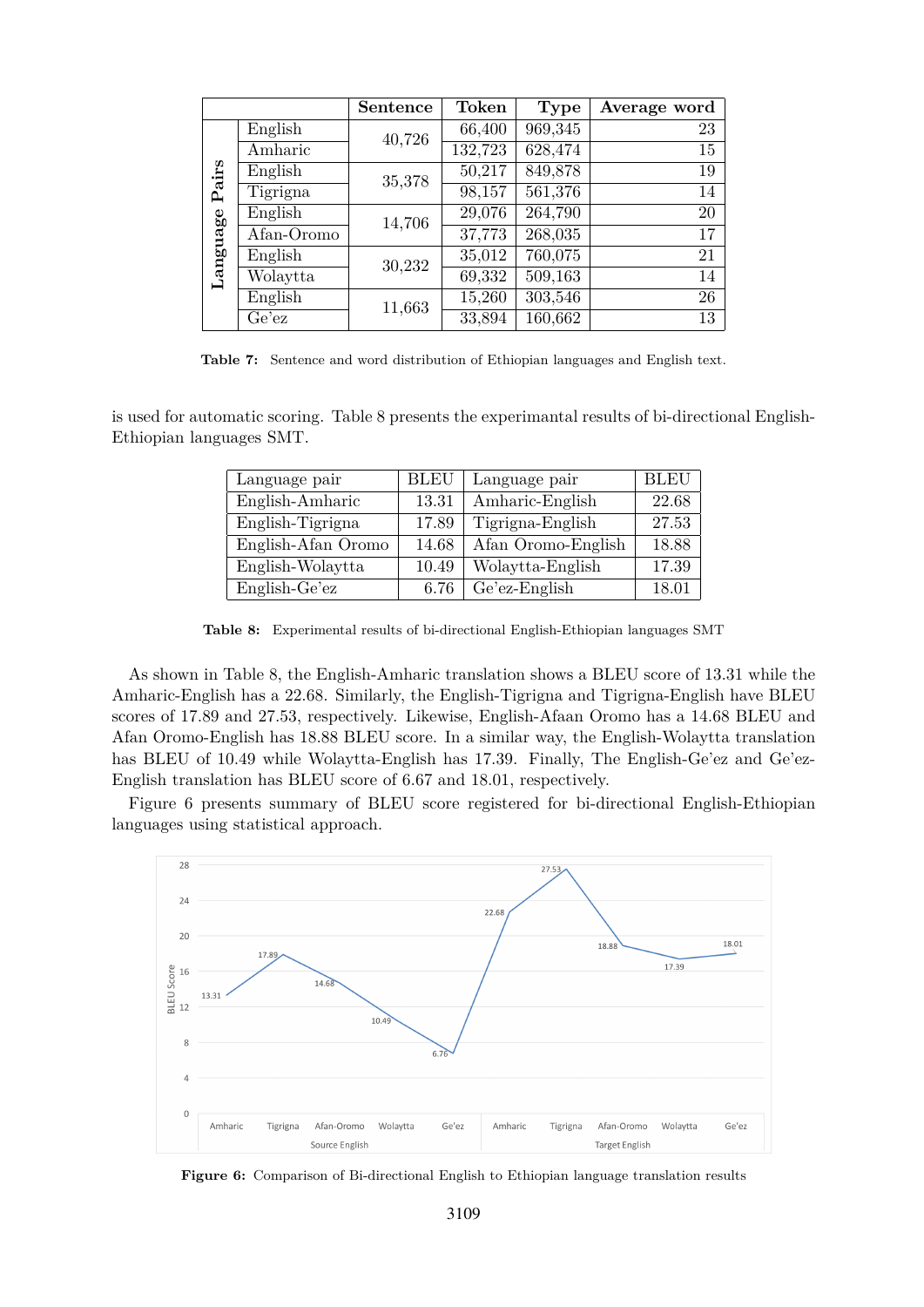The BLEU score of Amharic-English translation system is lower than the Tigrigna-English translation system although the size of the Amharic-English parallel corpus is bigger than the Tigrigna-English one. This might be due to the number of domains considered in the corpora. The Amharic-English corpus covers all the three domains whereas the Tigrigna-English corpus is from only two domains.

Despite the size of the data, the English-Ethiopian languages SMT systems have less BLEU scores than that of Ethiopian languages-English ones. This is because of the fact that when the Ethiopian languages are used as a target language, the translation from English as a source language is challenged by many-to-one alignment. On the other hand, better performance is registered when the target language is English since the alignment is one-to-many taking each Ethiopian language as a source. In addition to this, the language model data favours the English language than that of Ethiopian languages due to the complexity of the morphology of these languages.

#### **6 Conclusion and future work**

This paper presents the attempt made in preparing standard parallel corpora for English and Ethiopian languages. The text data have been collected from the web in history, legal and religious domains. Then, the data are further pre-processed and normalized in preparing a bilingual parallel corpora for SMT task. Using the corpora, bi-directional statistical machine translation experiments have been conducted. The experimental results show that a translation from Ethiopian languages to English resulted in better BLEU score than that of the English to Ethiopian languages. The morphological richness of the Ethiopian languages greatly affect the performance of SMT specially when they are target languages.

To further see the impact, there is a need to conduct additional experiments with the objective of identifying an optimal one-to-many and many-to-one alignment when either of them used as a target language. Moreover, further research is needed to identify the exact reason behind the low performance of English to Ethiopian languages translation systems. Investigating the effect of domains on SMT performance is one of the future work we will work on.

#### **References**

- Saba Amsalu and Sisay Fissaha Adafre. 2006. *Machine Translation for Amharic: Where we are.*, In proceedings of LREC 2006, pp. 47-50.
- Philipp Koehn. 2009. *Statistical machine translation.*, volume 1. Cambridge University Press.
- W.John Hutchins 1995. *Concise history of the language sciences: from the Sumerians to the cognitivists.*, volume 1. Edited by E.F.K.Koerner and R.E.Asher. Oxford: Pergamon Press, pp. 431-445
- Tariku Tsegaye 2004. *English-Tigrigna Factored Statistical Machine Translation.*, MSc. Thesis, School of Information Science, Addis Ababa University, Addis Ababa, Ethiopia.
- Sisay Adugna Chala 2009. *English-Afaan Oromo Machine Translation: An Experiment Using Statistical Approach.*,. MSc. Thesis, School of Information Science, Addis Ababa University, Addis Ababa, Ethiopia.
- Eleni Teshome 2013. *Bidirectional English-Amharic Machine Translation: An Experiment Using Constrained Corpus.*,. MSc. Thesis, Department of Computer Science, Addis Ababa University, Addis Ababa, Ethiopia.
- Jabesa Daba 2013. *Bi-directional English-Afaan Oromo Machine Translation Using Hybrid Approach*,. MSc. Thesis, Department of Computer Science, Addis Ababa University, Addis Ababa, Ethiopia.
- Akubazgi Gebremariam 2013. *Amharic-Tigrigna Machine Translation Using Hybrid Approach*,. MSc. Thesis, Department of Computer Science, Addis Ababa University, Addis Ababa, Ethiopia.